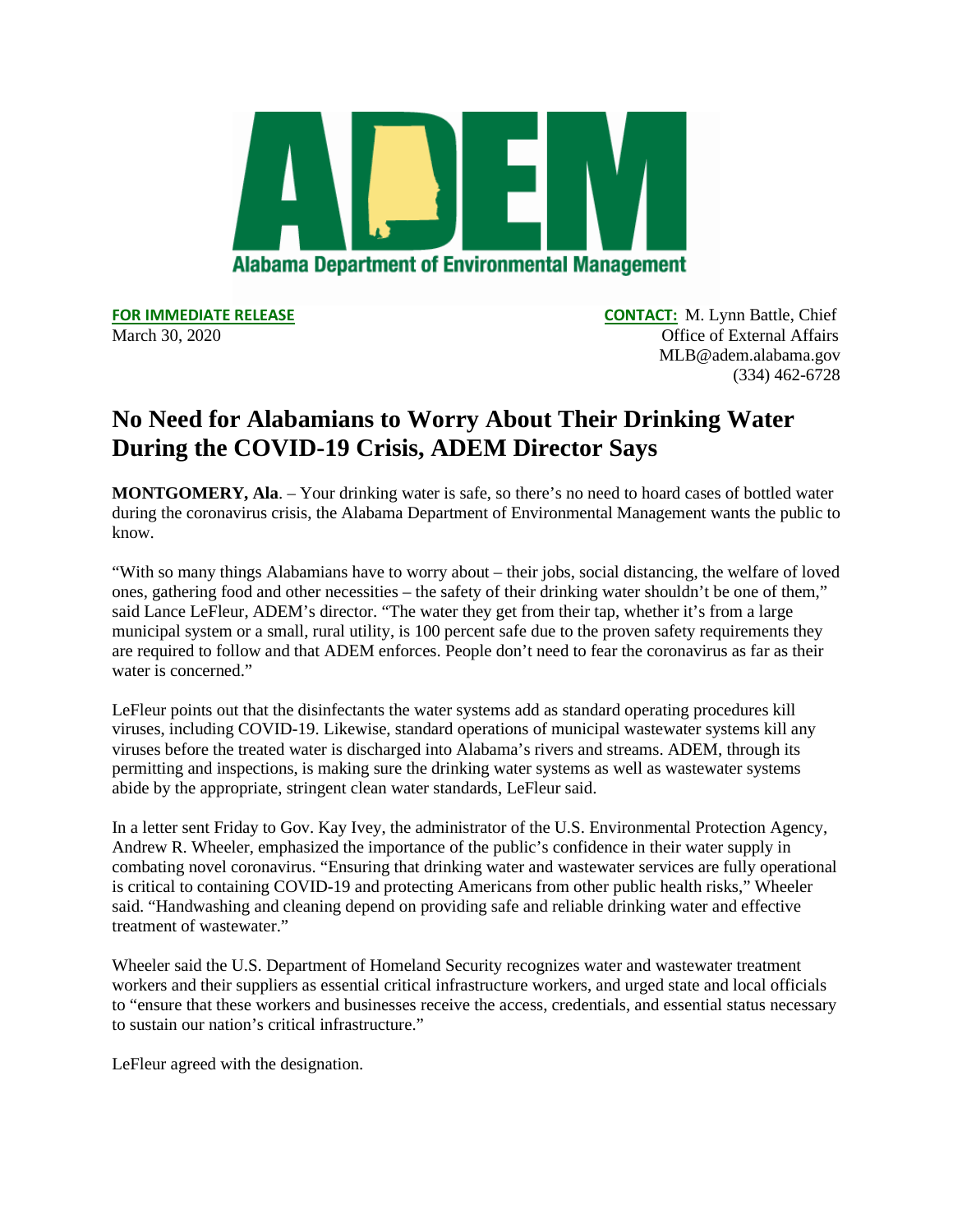"From an environmental standpoint, nothing is more important than maintaining clean drinking water," he said. "While coronavirus does not in itself pose a threat to our drinking water, nor to our wastewater treatment systems, it would be impossible to fight the virus without clean water. Our water systems and their employees are essential, and from our standpoint, so too are the people, our people, whose job is to make sure those systems are safe and well-maintained."

Aubrey White heads the drinking water branch of ADEM's Water Division, which oversees municipal and rural water systems as part of the agency's authority delegated by the EPA to carry out the provisions of the Safe Drinking Water Act in Alabama. ADEM does this through enforcement of regulations, construction and operating permits, robust monitoring and reporting, and frequent inspections of the nearly 600 public water systems in the state.

"Obviously, this is a huge responsibility given us, and we take that responsibility very seriously" White said. "Even as a lot of business and state agencies have curtailed activities due to COVID-19-related mandates, we must continue the monitoring, inspections, reporting and enforcement of the regulations that help ensure our water is clean and safe and will remain clean and safe."

An example of ADEM's continuing efforts to safeguard public health is the State Revolving Fund (SRF), through which the agency provides low-interest loans to public water, wastewater and stormwater management systems to pay for infrastructure improvement projects. Three such projects recently were awarded funding by ADEM totaling millions of dollars and are currently in the public comment period – \$1.25 million to the Grand Bay Water Works Board in Mobile County for a new wastewater treatment unit; \$1.2 million to Phenix City for a sanitary sewer lift station; and \$462,000 to Spanish Fort to restore and improve a drainage canal.

"Some of these projects might not be possible if not for the financial assistance we help provide," said Kris Berry, chief of ADEM's State Revolving Fund section. "These projects were proposed by the local authorities based on what they need to maintain and improve their safe water managing systems, reviewed by our staff and opened to the public to weigh in."

## **Created by 1982 Law**

Making sure our drinking water is safe is just one of the many vital roles ADEM performs. Protecting the state's air, water and land by enforcing state and federal rules and regulations is why ADEM exists.

ADEM traces its roots to the Alabama Environmental Management Act, passed by the Alabama Legislature in 1982 to create a comprehensive program of environmental management for the state. The law created the Alabama Environmental Management Commission and established ADEM as the vehicle to absorb several commissions, agencies, programs and staffs that had been responsible for implementing environmental laws.

ADEM, with 575 employees at its headquarters in Montgomery and regional offices in Birmingham, Decatur and Mobile, administers all major federal environmental laws. These include the Clean Air, Clean Water and Safe Drinking Water acts and federal solid and hazardous waste laws.

During the current health crisis, LeFleur said his agency is following the new mandates issued by Gov. Kay Ivey and the state health officer to curtail the spread of COVID-19, which means some employees are working remotely. However, ADEM offices are operating under normal business hours while adhering to social distancing guidelines.